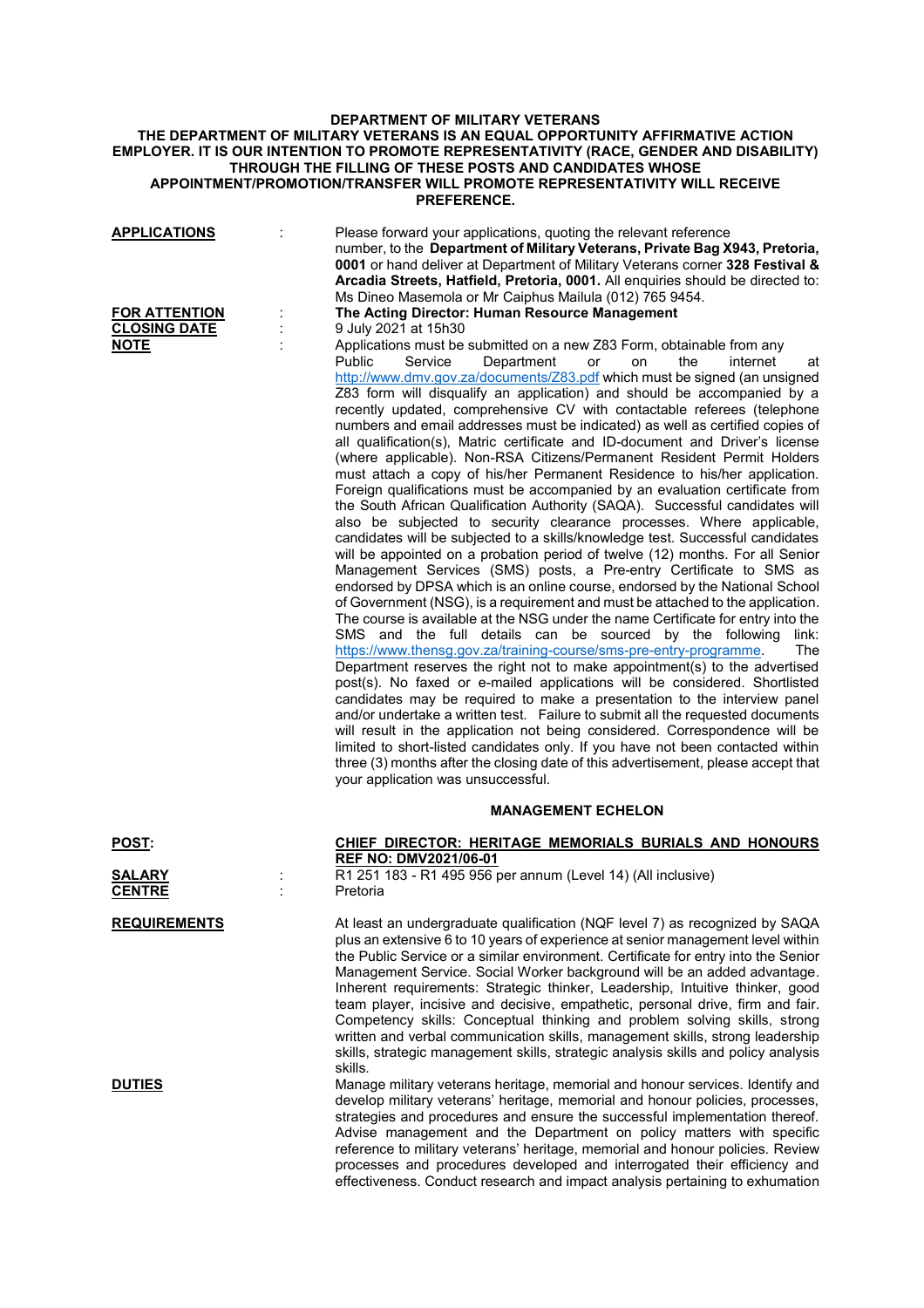and repatriation in line with the government policies and international guidelines and keep track of new developments and advise the Department. Manage burial support services, identify and maintain military veterans' cemeteries. Manage the recognition and honoring of military veterans in their life and in memorial. Represent the Department in with various Fora meetings (Nationally and Provincially). Manage, co-ordinate and market military veterans heritage, memorial and honour events, projects and campaigns and the department's program of action. Conceptualize and co-ordinate military veterans heritage, memorial and honour events. Monitor and analyze all events on military veterans' heritage, memorial and honour as well as planning and organizing conferences. Liaise and co-ordinate with governmental, non-governmental institutions and other structures and organizations. Ensure external funding for military veterans, departmental and Ministerial activities by engaging donors, companies and private sector role-players. Manage resources (physical, human and financial). Ensure proper implementation of the budget by monitoring, projecting & reporting expenditure. Monitor and report on the utilization of equipment. Evaluate and monitor performance and appraisal of employees. Ensure capacity and development of staff. Enhance and maintain employee motivation and cultivate a culture of performance management. **ENQUIRIES** Mr J. Olivier 012 765 9314

**NOTE** All shortlisted candidates for SMS posts may be subjected to a technical exercise that intends to test relevant technical element of the job, the logistics of which will be communicated by the department. Following the interview and the technical exercise, the selection panel will recommend candidates to attend a generic managerial competency assessment (in compliance with the DPSA Directive on the implementation of competency based assessments). The competency assessment will be testing generic managerial competencies using the mandated DPSA SMS competency assessment tools. The incumbent will have to sign an annual performance agreement as well as annually disclose his/her financial interests and be subjected to a security clearance.

## **POST: CHIEF DIRECTOR: MILITARY VETERANS SOCIO-ECONOMIC SUPPORT SERVICES REF NO: DMV2021/06-02**

**SALARY** : R1 251 183 - R1 495 956 per annum (Level 14) (All inclusive)

**REQUIREMENTS** At least an undergraduate qualification (NQF level 7) as recognized by SAQA plus an extensive 6 to 10 years of experience at senior management level within the Public Service or a similar environment executing socio-economic related duties at senior management level. Certificate for entry into the Senior Management Service. Inherent requirements: Strategic thinker, Leadership, Intuitive thinker, good team player, incisive and decisive, empathetic, personal drive, firm and fair. Competency skills: Conceptual thinking and problem solving skills, strong written and verbal communication skills, management skills, strong leadership skills, strategic management skills, strategic analysis skills and policy analysis skills.

**DUTIES** Manage, coordinate and facilitate military veterans socio-economic support services. Develop and monitor the implementation of legislative framework pertaining to military veterans' socio-economic support and programmes. Advice stakeholders in terms of military veterans' socio-economic practices, procedures, guidelines and policies. Conduct research and impact analysis pertaining to military veterans' socio-economic practices, procedures, processes and policies. Coordinate and ensure compliance and implementation of military veterans socio-economic policies, programs, projects, processes & procedures for a peaceful work environment. Provide advice or recommendations for referrals and service delivery protocols and systems. Develop partnerships and network with relevant stakeholders. Establish and maintain good relations within the department, NGO's and all stakeholders in terms of providing benefits and access: Department of Transport, Department of Finance, Department of Human Settlement and Department of Social Development. Represent the Department in with various Fora meetings (Nationally and Provincially). Manage resources (physical, human and financial). Ensure proper implementation of the budget by monitoring, projecting & reporting expenditure. Monitor and report on the utilization of equipment. Evaluate and monitor performance and appraisal of employees. Ensure

**CENTRE** : Pretoria